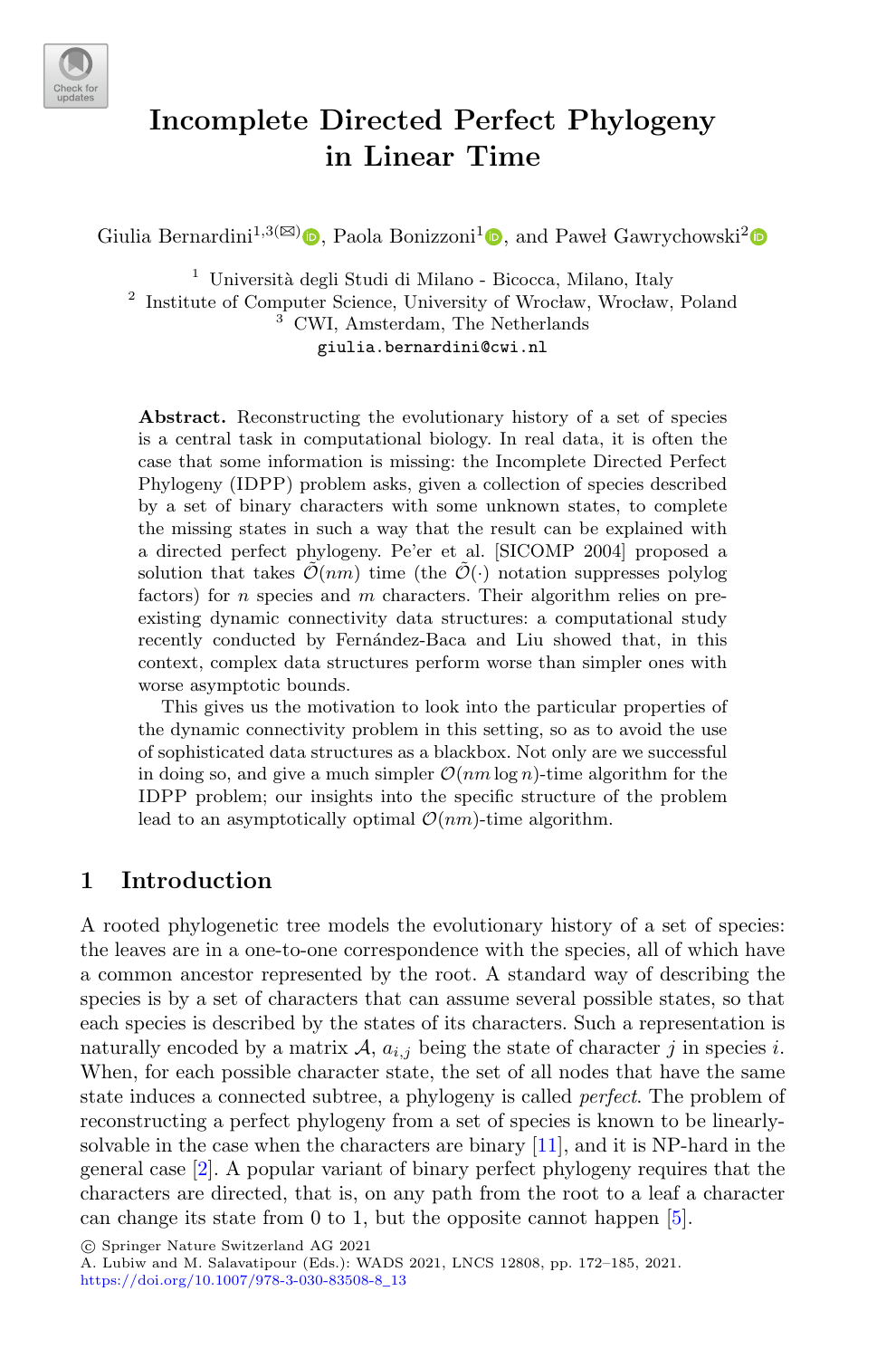In this paper, we study the Incomplete Directed Perfect Phylogeny problem (IDPP for short) introduced by Pe'er et al. [\[20](#page-13-0)]. The input of this problem is a matrix of binary character vectors in which some character states are unknown, and the question is whether it is possible to complete the missing states in such a way that the result can be explained with a directed perfect phylogeny.

*Related work.* Besides being relevant in its own right [\[1](#page-12-3),[18,](#page-13-1)[19](#page-13-2)[,22](#page-13-3)[,24](#page-13-4)], the problem of handling phylogenies with missing data is crucial in various tasks of computational biology, like resolving genotypes with some missing information into haplotypes  $[13,17]$  $[13,17]$  $[13,17]$  and inferring tumor phylogenies from single-cell sequencing data with mutation losses [\[21](#page-13-6)]; a generalization of the perfect phylogeny model where a character can be gained only once and can be lost at most  $k$  times, called the k-Dollo model  $[3,4,6,12]$  $[3,4,6,12]$  $[3,4,6,12]$  $[3,4,6,12]$  $[3,4,6,12]$  $[3,4,6,12]$ , has also been extensively studied. A deep understanding of the IDPP problem leading to new efficient solutions may thus highlight novel approaches for all such important tasks.

The algorithm proposed in [\[20\]](#page-13-0) solves the IDPP problem for a matrix of n species and m characters in  $\mathcal{O}(nm)$  time<sup>[1](#page-1-0)</sup> with a graph-theoretic approach. A crucial step of such algorithm is to maintain the connected components of a graph under a sequence of edge deletions. The use of pre-existing dynamic connectivity data structures for this purpose is the bottleneck in the overall time complexity.

A connectivity data structure is *fully-dynamic* when both edge insertion and deletion are allowed, and *decremental* when only edge deletion is considered. A long line of results brought down the computational time required for updating the data structure after edge insertions and/or deletions, and for answering connectivity queries, to roughly logarithmic: the following table summarizes the existing results for a graph with  $N$  vertices and  $M$  edges. For fully-dynamic connectivity we report the update time required for a single edge insertion or deletion, while for decremental connectivity we report the overall time required to eventually delete all the edges. All the listed results, except for [\[14](#page-13-7)], assume that edge deletions can be interspersed with connectivity queries. The algorithm of Henzinger et al.  $[14]$  $[14]$ , in contrast, deletes edges in batches  $(b_0$  is the number of batches that do not result in a new component) and connectivity queries can be only asked between one batch of deletions and another.

| Fully-dynamic       | Update time                                                                         | Query time                              |
|---------------------|-------------------------------------------------------------------------------------|-----------------------------------------|
| Holm et al. $[15]$  | $\mathcal{O}(\log^2 N)$ , amortized                                                 | $\mathcal{O}(\log N/\log\log N)$        |
| Gibb et al. $ 10 $  | $\mathcal{O}(\log^4 N)$ , worst case                                                | $\mathcal{O}(\log N/\log\log N)$ w.h.p. |
| Huang et al. $[16]$ | $\mathcal{O}(\log N(\log \log N)^2)$ , expected amortized                           | $\mathcal{O}(\log N/\log\log\log N)$    |
| Decremental         | Total update time                                                                   | Query time                              |
| Even et al. $[8]$   | $\mathcal{O}(MN)$                                                                   | $\mathcal{O}(1)$                        |
| Thorup $[25]$       | $\mathcal{O}(M \log^2(N^2/M) + N \log^3 N \log \log N)$ , expected $\mathcal{O}(1)$ |                                         |
|                     | Henzinger et al. [14] $\mathcal{O}(N^2 \log N + b_0 \min\{N^2, M \log N\})$         | $\mathcal{O}(1)$                        |

<span id="page-1-0"></span><sup>&</sup>lt;sup>1</sup> The  $\tilde{\mathcal{O}}(\cdot)$  notation suppresses polylog factors.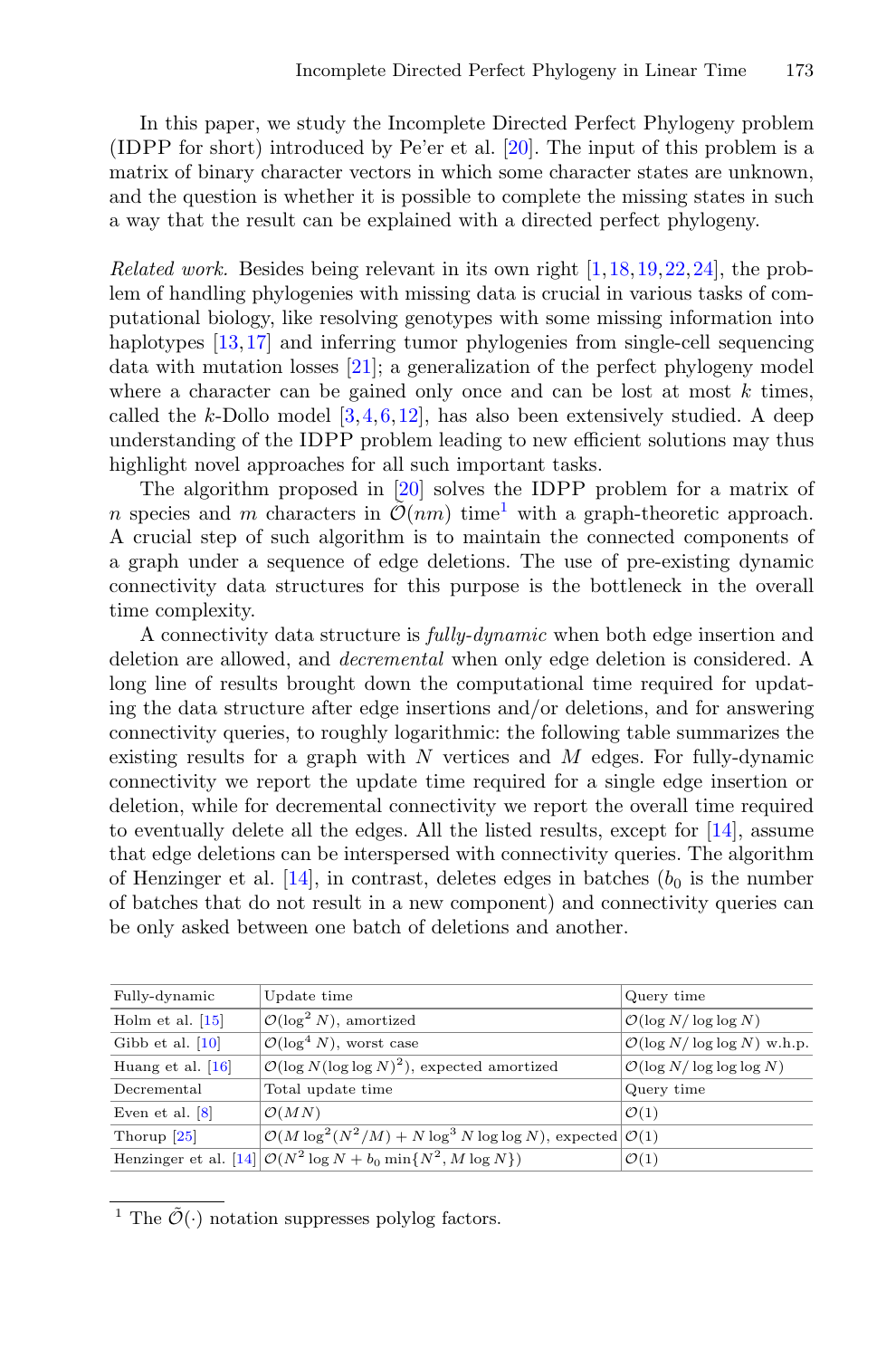By plugging in a dynamic connectivity structure, the worst case running time of the algorithm of  $[20]$ , given a matrix of n species and m characters, becomes deterministic  $\mathcal{O}(nm \log^2(n + m))$  (using fully dynamic connectivity structure of Holm et al. [\[15\]](#page-13-8)), expected  $\mathcal{O}(nm \log((n + m)^2/nm) + (n + m) \log^3(n +$ m) log log( $n + m$ )) (using decremental connectivity structure of Thorup [\[25\]](#page-13-10)), expected  $\mathcal{O}(nm \log(n + m)(\log \log(n + m))^2)$  (using fully dynamic connectivity structure of Huang et al. [\[16\]](#page-13-9)), or deterministic  $\mathcal{O}((n+m)^2 \log(n+m))$  (using decremental structure of Henzinger et al. [\[14\]](#page-13-7)). This should be compared with a lower bound of  $\Omega(nm)$ , following from the work of Gusfield on directed binary perfect phylogeny [\[11\]](#page-12-0) (under the natural assumption that the input is given as a matrix). For  $n = m$ , the algorithm of [\[20\]](#page-13-0) using [\[25\]](#page-13-10) achieves this lower bound at the expense of randomisation (and being very complicated), while for the general case the asymptotically fastest solution is still at least one log factor away from the lower bound.

A closer look to the algorithm of [\[20](#page-13-0)], that we describe in more details in Sect. [2,](#page-3-0) reveals that it operates on bipartite graphs and only deletes vertices on one of the sides. It seems plausible that some of the known dynamic connectivity structures are actually asymptotically more efficient on such instances. However, all of them are very complex (with the result of Holm et al. [\[15](#page-13-8)] being the simplest, but definitely not simple), and this is not clear. Furthermore, recently Fernández-Baca and Liu <a>[\[9\]](#page-12-11)</a> performed an experimental study of the algorithm of Pe'er et al. for IDPP [\[20](#page-13-0)] with the aim of assessing the impact of the underlying dynamic graph connectivity data structure on their solution. Specifically, they tested the use of the data structure of Holm et al. [\[15](#page-13-8)] against a simplified version of the same method, and showed that, in this context, simple data structures perform better than more sophisticated ones with better asymptotic bounds.

*Our Results and Techniques.* We are motivated to look for simpler, ad-hoc methods for the specific type of decremental connectivity that is used in IDPP: vertex deletion from just one side of a bipartite graph. We start by describing a simple structure that dynamically maintains the connected components of a bipartite graph with N vertices on each side, whilst vertices are removed from one of the sides. The starting point for our solution is an application of a particular version of the sparsification technique of Eppstein et al. [\[7](#page-12-12)]: we define a hierarchical decomposition of a bipartite graph, and maintain a forest representing the connected components of each subgraph in this decomposition. Recall that the original description of this technique focused on inserting and deleting edges, while we are interested in deleting vertices (and only from one side of the graph). We thus tweak the decomposition for our particular use case, obtaining an extremely simple data structure with  $\mathcal{O}(N^2 \log N)$  total update time, which we show to imply an  $\mathcal{O}(nm \log n)$  algorithm for IDPP.

The main technical part of our paper refines this solution to shave the logarithmic factor and thus obtain an asymptotically optimal algorithm. We stress that while Eppstein et al. [\[7\]](#page-12-12) did manage to avoid any extra log factors by applying a more complex decomposition of the graph than a complete binary tree (used in the conference version of their paper), this does not seem to trans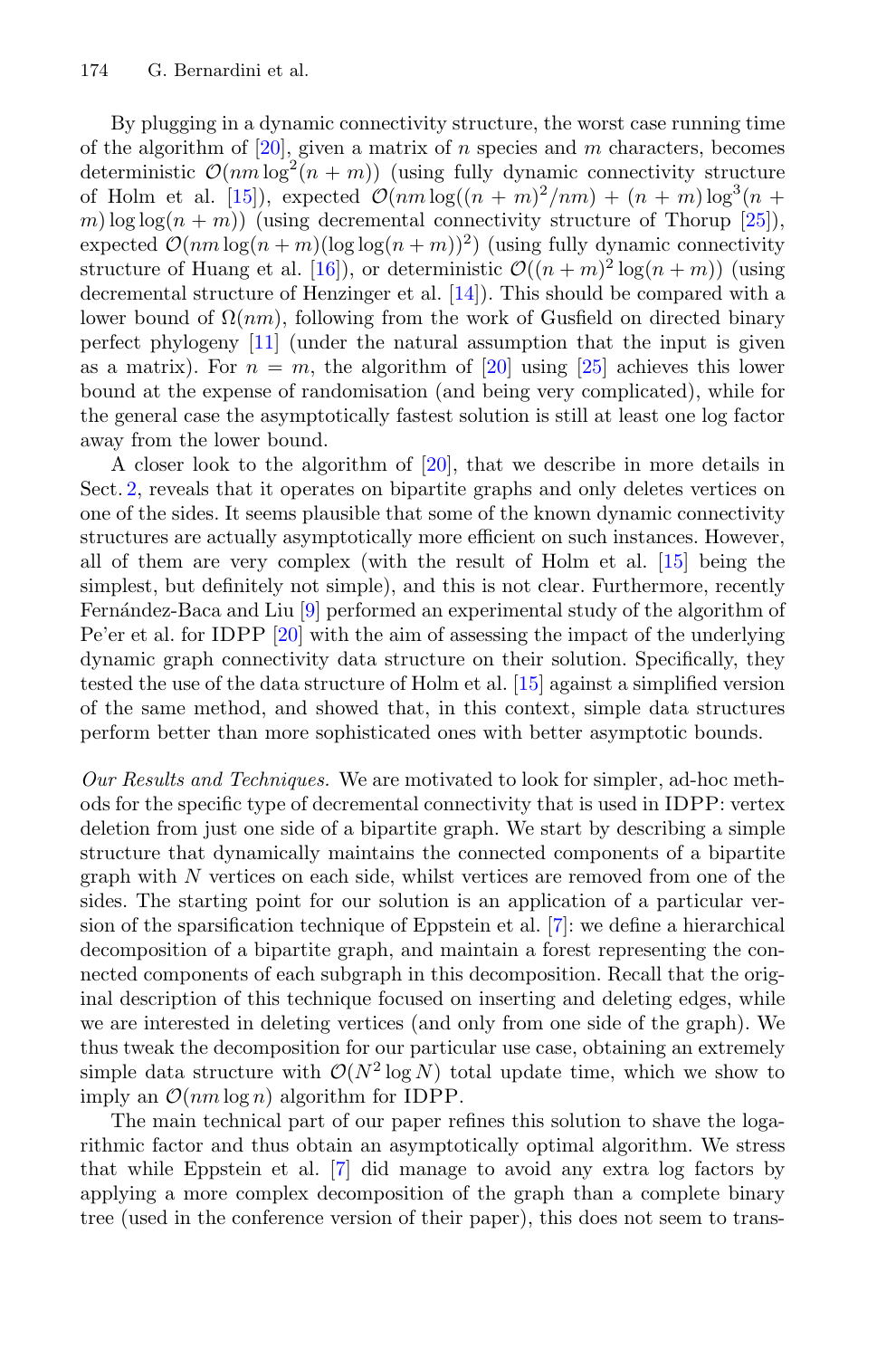late to our setting, as we operate on vertices instead of edges. The high-level idea of our solution is to amortize the time spent on updating the forest representing the components of every subgraph with the progress in disconnecting its vertices, and re-use the results from the subgraph on the previous level of the decomposition to update the subgraph on the next level. As a consequence, the IDPP problem can be solved in time linear in the input size. Under the natural assumption that the input is given as a matrix, this is asymptotically optimal [\[11\]](#page-12-0).

**Theorem 1.** *Given an incomplete matrix*  $A_{n \times m}$ *, the* IDPP *problem can be solved in time*  $\mathcal{O}(nm)$ *.* 

*Paper Organization.* In Sect. [2](#page-3-0) we provide a description of the algorithm of Pe'er et al. [\[20](#page-13-0)] and a series of preliminary observations. In Sect. [3](#page-7-0) we show a simple and self-contained decremental connectivity data structure that considers the removal of vertices from one side of a bipartite graph. This structure implies an  $\mathcal{O}(nm \log n)$  time solution for the IDPP problem. Finally, in Sect. [4](#page-9-0) we present our main result and describe a decremental connectivity data structure for removing vertices from one side of a bipartite graph that implies a linear-time algorithm for IDPP.

#### <span id="page-3-0"></span>**2 Preliminaries**

Let  $G = (V, E)$  be a graph. The subgraph induced by a subset of vertices  $V' \subseteq V$ is  $G_{V'} = (V', E \cap (V' \times V'))$ . We say that a forest  $F = (V, E')$  represents the connected components of a graph  $G$  when the connected components of F and G are the same (note that we do not require  $E' \subseteq E$ ). We denote by  $S = \{s_1, \ldots, s_n\}$  the set of species and by  $C = \{c_1, \ldots, c_m\}$  the set of characters. A matrix of character states  $A_{n \times m} = [a_{ij}]_{n \times m}$ , where each entry is a state from {0, 1, ?} and the rows correspond to the species, is said to be *incomplete*. The state  $a_{ij}$  is one, zero or ? depending on whether character j is present, absent or unknown for species i. A completion  $\mathcal{B}_{n\times m}$  of such  $\mathcal{A}_{n\times m}$  is obtained by replacing the ? entries of  $A_{n\times m}$  with either 0 or 1: formally,  $B_{n\times m}$  is a binary matrix with entries  $b_{ij} = a_{ij}$  for each i, j such that  $a_{ij} \neq ?$ .

A *directed perfect phylogeny* for a binary matrix  $B_{n \times m}$  is a rooted tree T whose leaves are bijectively labelled by  $S$  and such that there is a surjection from the characters  $C$  to the internal nodes of  $\mathcal T$  with the following property: if  $c_i \in C$  is associated with a node x, then  $s_i$  is a leaf of the subtree rooted at x if and only if  $b_{ij} = 1$ . In particular, the term *directed* means that characters can be gained but not lost on any root-to-leaf path. We say that an incomplete matrix admits a directed perfect phylogenetic tree if there exists a completion of the matrix that has such a tree. The Incomplete Directed Perfect Phylogeny problem (IDPP for short), introduced in [\[20\]](#page-13-0), asks, given an incomplete matrix  $\mathcal{A}$ , to find a directed perfect phylogenetic tree for  $\mathcal{A}$ , or determine that no such tree exists.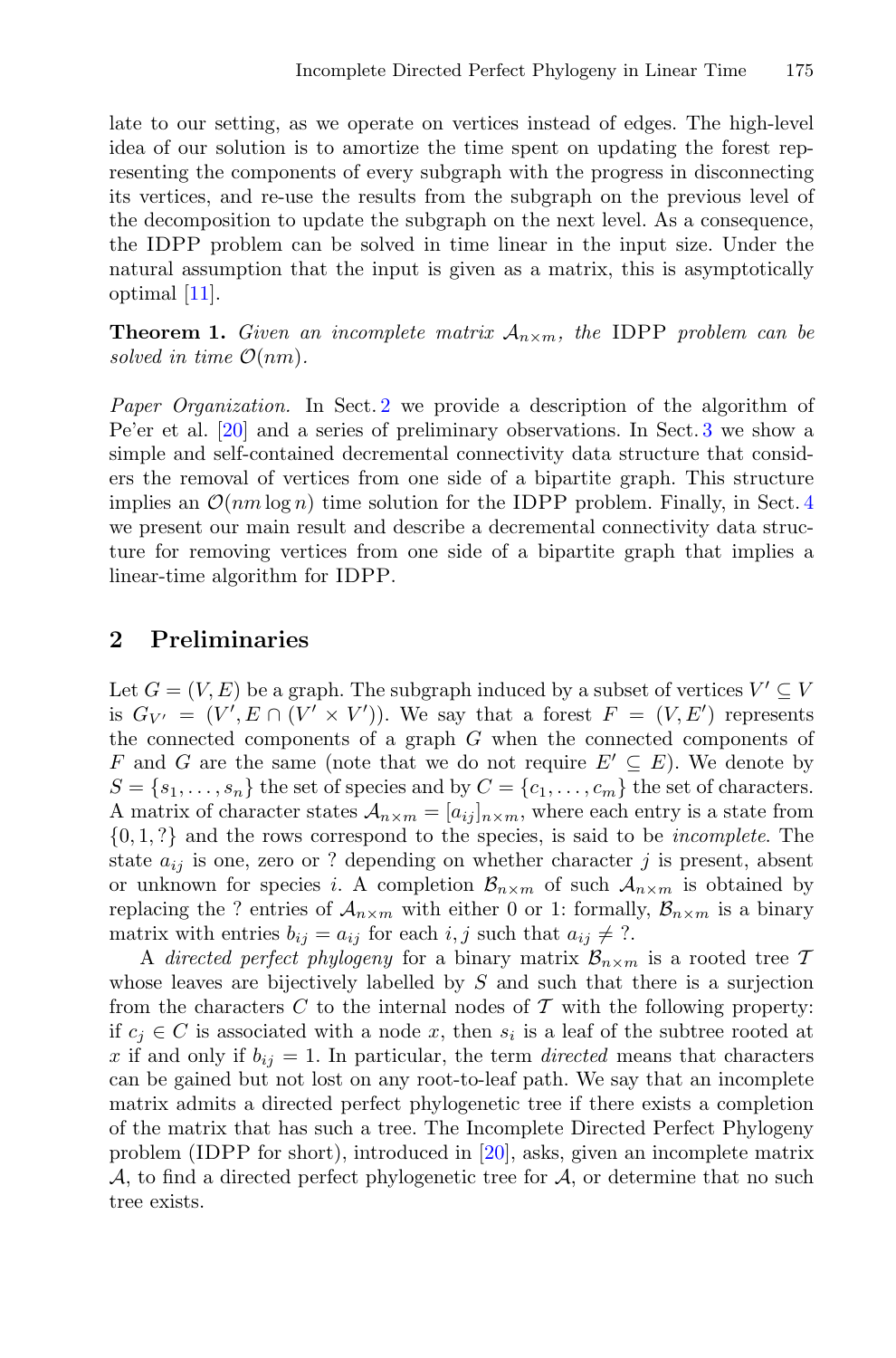<span id="page-4-2"></span><span id="page-4-1"></span>

| <b>Algorithm 1:</b> The high-level structure of Alg <sub>-A</sub> $[20]$ . |                                                                                       |  |
|----------------------------------------------------------------------------|---------------------------------------------------------------------------------------|--|
| <b>1</b> while there is at least one character in $G(A)$ do                |                                                                                       |  |
| $\bf{2}$                                                                   | Find the connected components of $G(\mathcal{A})$                                     |  |
| 3                                                                          | for each connected component $K_i$ of $G(\mathcal{A})$ with at least one character do |  |
| $\overline{\bf{4}}$                                                        | Compute the set U of all characters in $K_i$ which are                                |  |
|                                                                            | $S(K_i)$ -semiuniversal in A                                                          |  |
| 5                                                                          | if $U = \emptyset$ then return FALSE                                                  |  |
| 6                                                                          | Deactivate every $c \in U$                                                            |  |
|                                                                            | return TRUE                                                                           |  |
|                                                                            |                                                                                       |  |

<span id="page-4-3"></span><span id="page-4-0"></span>The 1-set (resp. 0-set and ?-set) of a character  $c_i$  in an incomplete matrix  $\mathcal A$ is the set of species  $\{s_i|a_{ij}=1\}$  (resp.  $a_{ij}=0$  and  $a_{ij}=?$ ). For a subset  $S' \subseteq S$ , a character c is  $S'$ -semiuniversal in A if its 0-set does not intersect  $S'$ , that is, if  $\mathcal{A}[s,c] \neq 0$  for all  $s \in S'$ . It is convenient to represent the character state matrix A as a graph: the vertices are  $V = S \cup C$  and the edges are  $S \times C$ , partitioned into  $E_1 \cup E_2 \cup E_0$ , with  $E_x = \{(s_i, c_j) | a_{ij} = x\}$  for  $x \in \{0, 1, ?\}$ . The edges of  $E_1, E_2, E_0$  are called *solid*, *optional*, and *forbidden*, respectively. We denote by  $G(\mathcal{A})=(S\cup C, E_1)$  the bipartite graph consisting only of the solid edges. A  $\Sigma$  is a subgraph induced by three vertices from  $S$  and two vertices from  $C$ , consisting of exactly four edges that form a path of length 4.

*Previous solutions.* Pe'er et al. [\[20\]](#page-13-0) consider a graph representation of the input matrix A, and show that finding a subset  $D \subseteq (E_1 \cup E_2)$  such that  $E_1 \subseteq D$ and  $(S \cup C, D)$  is  $\Sigma$ -free, or determining that no such D exists, is equivalent to solving IDPP. Their main algorithm exploits this characterization and the following properties: (i) if  $A$  admits a phylogenetic tree, then so does the matrix obtained by setting to 1 all the entries of column  $c$ , for each  $S$ -semiuniversal c; (ii) given a partition  $(K_1,\ldots,K_r)$  of  $S\cup C$ , where each  $K_i$  is a connected component of  $G(\mathcal{A})$ , the matrix obtained by setting to 0 all entries corresponding to edges between  $K_i$  and  $K_j$ , for  $i \neq j$ , admits a phylogenetic tree if A does; and (iii) if there is a component  $K_i$  with no  $S(K_i)$ -semiuniversal characters, then for any  $D \subseteq (E_1 \cup E_2)$  such that  $E_1 \subset D$ , the graph  $(S \cup C, D)$  is not  $\Sigma$ free (and thus  $A$  has no phylogenetic tree). It follows that there is no interaction between the species and characters belonging to different connected components, and therefore the whole reasoning can be repeated on each such component separately.

We denote by  $S(K)$  and  $C(K)$  the set of species and characters, respectively, of a connected component K of  $G(A)$ ;  $\mathcal{A}|_K$  denotes the submatrix of A consisting of the species and characters in K. Deactivating a character c in  $G(\mathcal{A})$  consists in deleting c and all its incident edges. At a high level  $\text{Alg}_A$ , the main algorithm of [\[20\]](#page-13-0), works as follows. At each step, for each connected component  $K_i$  of  $G(\mathcal{A})$ , it computes the set U of  $S(K_i)$ -semiuniversal characters. If  $U = \emptyset$ , because of property (iii)  $A$  does not admit a phylogenetic tree, and the process halts. Otherwise, it sets to 1 the entries of  $\mathcal{A}|_{K_i}$  corresponding to U, and sets to 0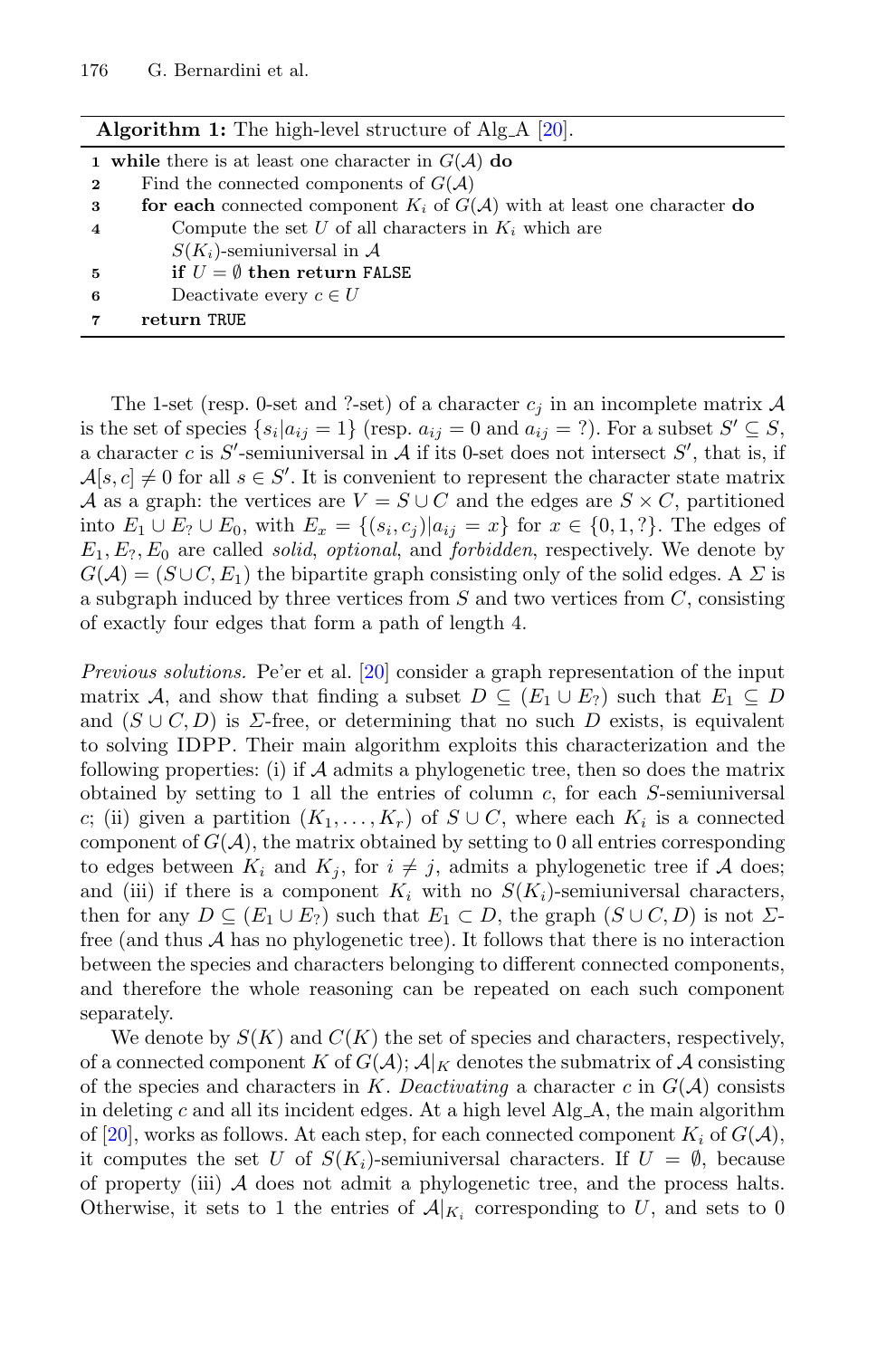the entries of A between vertices that lay in different connected components. It then deactivates all the characters in  $U$  and updates the connected components of  $G(\mathcal{A})$  using some dynamic connectivity structure. Algorithm [1](#page-4-0) summarizes this process: for the sake of clarity, we only included the steps that compute the information needed for determining whether  $A$  has a phylogenetic tree, and we left out the operations that actually construct the tree.

#### **2.1 Preliminary Results**

<span id="page-5-0"></span>Our goal is to improve Alg A by optimizing its bottleneck, that is maintaining the connected components of  $G(\mathcal{A})$ . We start by describing a data structure that conveniently represents the connected components of a bipartite graph G.

**Lemma 1.** *The connected components of a bipartite graph*  $G = (S \cup C, E)$  *can be represented in*  $\mathcal{O}(|S| + |C|)$  *space so that, given a vertex, we can access its component, including the size and a pointer to the list of species and characters inside, in constant time, and move a vertex to another component (or remove it from the graph) also in constant time.*

*Proof.* Each component of G is represented by a doubly-linked list of its vertices (more precisely, a list of species and a list of characters), and also stores the size of the list. An array of length  $n + m$ , indexed by the vertices of G, stores a pointer from each vertex to its component and a pointer from each vertex to its position in the list of its component. The components are, in turn, organised in a doubly-linked list. Such representation takes space linear in the number of vertices and allows us to access all the required information in constant time. Further, removing or moving a vertex to another component takes constant time.  $\Box$ 

We denote by  $cc(G)$  the data structure of Lemma [1,](#page-5-0) which encodes the connected components of G. A graph  $F = (V, E')$  consisting of a forest of *rooted stars* [\[23\]](#page-13-11) can be straightforwardly obtained from  $cc(G)$  as follows. For each component K, we define the central vertex  $v \in K$  to be the head of the doubly-linked list of characters of K in  $\mathsf{cc}(G)$ . Then, we add an edge  $(u, v)$  to E', for any  $u \in K$ with  $u \neq v$ . This construction can be implemented in  $\mathcal{O}(|V|)$  time. Although we do not require  $E'$  to be a subset of the edges of  $G$ , by construction the connected components of  $F$  and  $G$  are the same. The useful property is that we can use  $\mathsf{cc}(G)$  to simulate access to the adjacency lists of F without constructing it explicitly, as stated by the following lemma.

<span id="page-5-1"></span>**Lemma 2.** *Given a bipartite graph*  $G = (S \cup C, E)$  *and*  $cc(G)$ *, the access to the adjacency lists of a forest of rooted stars* F *with the same connected components as* G *can be simulated in constant time without constructing* F *explicitly.*

*Proof.* To simulate the access to the adjacency list of a vertex  $v$ , we first look up its component K in  $\text{cc}(G)$  and retrieve the head u of the doubly-linked list of characters of K. By Lemma [1,](#page-5-0) this operation requires constant time. If  $u = v$ , then the adjacency list of v is the list of vertices of K stored in  $\mathsf{cc}(G)$ . Otherwise, the adjacency list of v consists only of a single vertex  $u$ .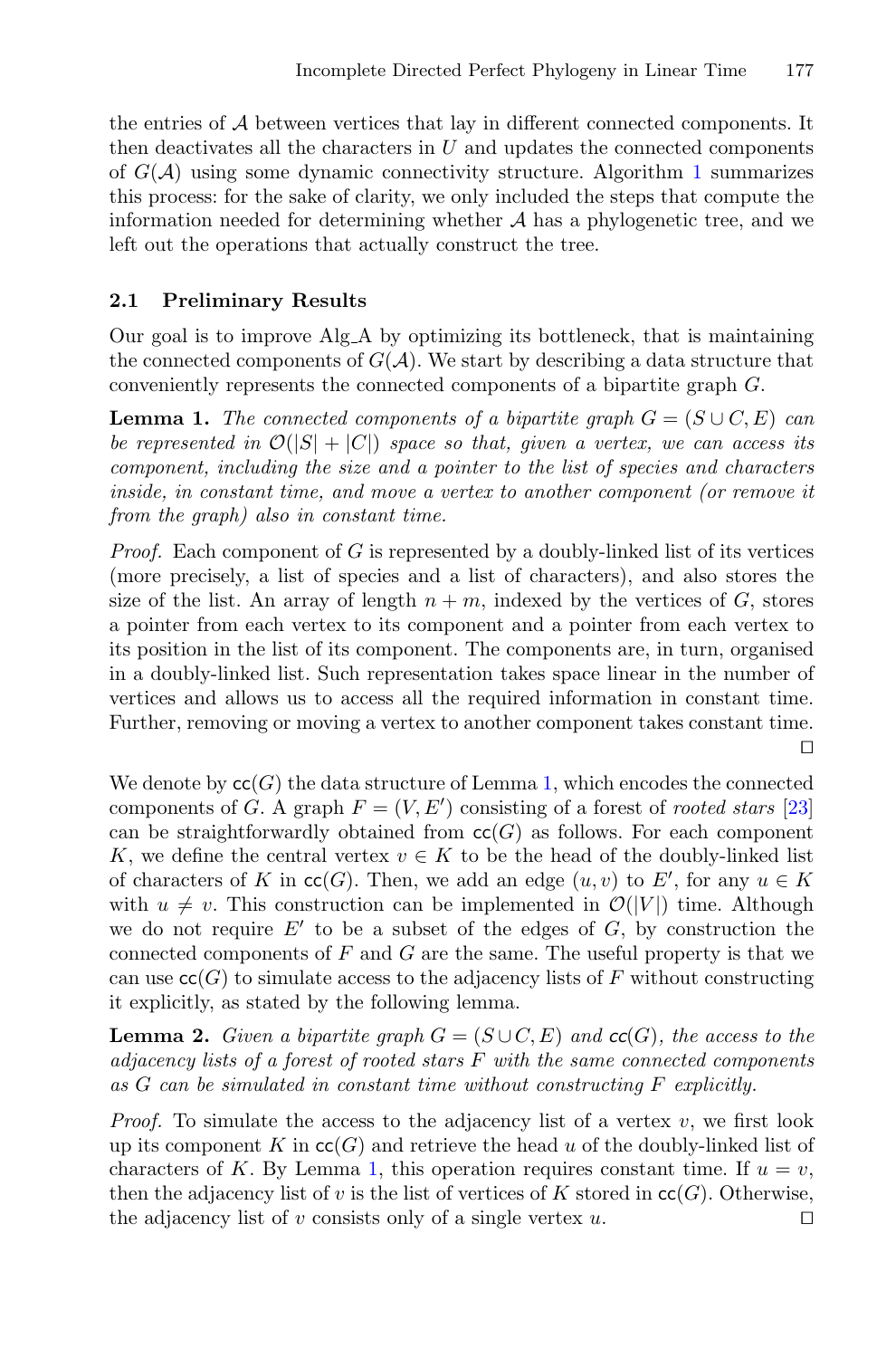Our intent is to solve the following special case of decremental connectivity.

 $\mathbf{Problem:}~ (N_{\ell}, N_{r})\text{-}\mathrm{DC}$ **Input:** a bipartite graph  $G = (S \cup C, E)$  with  $N_{\ell} = |S|$  and  $N_r = |C|$ . **Update:** deactivate a character  $c \in C$ . **Query:** return the connected components of the subgraph induced by S and the remaining characters.

When analysing the complexity of  $(N_{\ell}, N_{r})$ -DC, we allow preprocessing the input graph  $G$  in  $\mathcal{O}(N_\ell N_r)$  time, and assume that all characters will be eventually deactivated when analysing the total update time. We can of course deactivate multiple characters at once by deactivating them one-by-one. The overall time complexity of Algorithm [1](#page-4-0) depends on the complexity of  $(N_{\ell}, N_r)$ -DC as follows.

<span id="page-6-0"></span>**Lemma 3.** *Consider an*  $n \times m$  *incomplete matrix* A*.* If the  $(n, m)$ -DC problem *can be solved in*  $f(n, m)$  *total update time and*  $g(n, m)$  *query time, then the* IDPP problem can be solved for A in time  $\mathcal{O}(nm + f(n, m) + \min\{n, m\} \cdot g(n, m))$ .

*Proof.* There are three nontrivial steps in every iteration of the while loop: finding the connected components in line [2,](#page-4-1) computing the semiuniversal characters of every connected component in line [4,](#page-4-2) and finally deactivating characters in line [6.](#page-4-3) Every character is deactivated at most once, so the overall complexity of all deactivations is  $\mathcal{O}(f(n, m))$ . We claim that in every iteration of the while loop, except possibly for the very last, (1) at least one character is deactivated, and (2) there exist two species that cease to belong to the same connected component. (1) is immediate, as otherwise we have a connected component  $K_i$  with no  $S(K_i)$ -semiuniversal characters and the algorithm terminates. To prove (2), assume otherwise, then we have a connected component  $K_i$  such that  $S(K_i)$ does not change after deactivating all  $S(K_i)$ -semiuniversal characters. But then in the next iteration the set of  $S(K_i)$ -semiuniversal characters is empty and the algorithm terminates. (1) and (2) together imply that the number of iterations is bounded by  $\min\{n, m\}$ . The overall complexity of finding the connected components is thus  $\mathcal{O}(\min\{n,m\} \cdot g(n,m)).$ 

It remains to bound the overall complexity of computing the semiuniversal characters by  $\mathcal{O}(nm)$ . This has been implicitly done in [\[20,](#page-13-0) proof of Theorem 12], but we provide a full explanation for completeness. For every character  $c \in C$ , we maintain the count of solid and optional edges connecting c (in the graph representation of  $A$ ) with the species that belong to its same connected component of  $G(\mathcal{A})$  (recall that  $G(\mathcal{A})$  consists only of the solid edges of the graph representation of  $A$ ). Assuming that we can indeed maintain these counts, in every iteration all the semiuniversal characters can be generated in  $\mathcal{O}(m)$  time, so in  $\mathcal{O}(\min\{n,m\} \cdot m) = \mathcal{O}(nm)$  overall time.

To update the counts, consider a connected component K that, after deactivating some characters, is split into possibly multiple smaller components  $K_1, K_2, \ldots, K_k$ . Note that we can indeed gather such information in  $\mathcal{O}(n+m)$ time, assuming access to a representation of the connected components before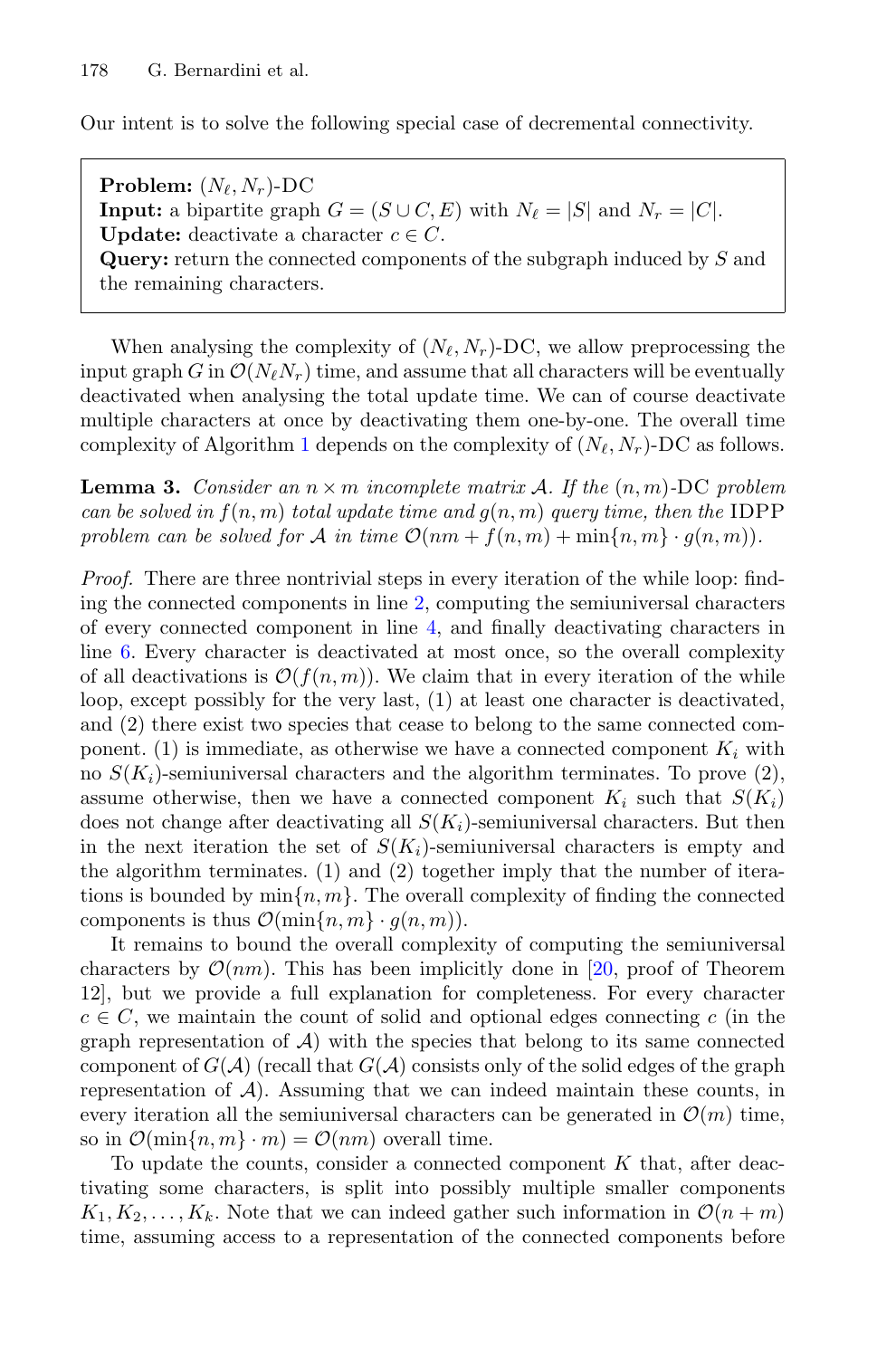and after the deactivation. We assume that the connected components are maintained with the representation described in Lemma [1,](#page-5-0) and therefore we can access a list of the vertices in every  $K_i$ . Then, we consider every pair  $i, j \in \{1, 2, \ldots, k\}$ such that  $i \neq j$ ,  $C(K_i) \neq \emptyset$  and  $S(K_j) \neq \emptyset$ . We iterate over every  $c \in K_i$  and  $s \in K_i$ , and if  $(s, c)$  is an edge in the graph of A (observe that it cannot be a solid edge, as  $K_i$  and  $K_j$  are distinct connected components) we decrease the count of c. By first preparing lists of components  $K_i$  such that  $C(K_i) \neq \emptyset$  and  $S(K_i) \neq \emptyset$ , this can be implemented in time bounded by the number of considered possible edges  $(s, c)$ , and every such possible edge is considered at most once during the whole execution. Therefore, the overall complexity of maintaining the counts is  $\mathcal{O}(nm)$ . Additionally, we need  $\mathcal{O}(nm)$  time to initialise the  $(n, m)$ -DC structure.  $\Box$ 

<span id="page-7-1"></span>Before proceeding to design an efficient solution for the  $(N_{\ell}, N_r)$ -DC problem, we show that it is in fact enough to consider the  $(N, N)$ -DC problem.

**Lemma 4.** *Assume that the*  $(N, N)$ -DC *problem can be solved in*  $f(N)$  *total update time and*  $g(N)$  *query time. Then, for any*  $N' \geq N$ *, both the*  $(N, N')$ -DC problem and the  $(N', N)$ -DC problem can be solved in  $\mathcal{O}(N'/N \cdot f(N))$  total *update time and*  $\mathcal{O}(N'/N \cdot g(N))$  *query time.* 

*Proof.* We first consider the  $(N, N')$ -DC problem, in which  $|S| < |C|$ . We create  $[N'/N]$  instances of  $(N, N)$ -DC by partitioning C into groups of N vertices (the last group might be smaller). In each instance we have the same set of species S. Deactivating a character  $c \in C$  is implemented by deactivating it in the corresponding instance of  $(N, N)$ -DC. Overall, this takes  $\mathcal{O}(N'/N \cdot f(N))$ time. To answer a query, we first query all the instances in  $\mathcal{O}(N'/N \cdot g(N))$  time. The output of each instance can be converted to a forest of rooted stars with the same connected components in  $\mathcal{O}(N)$  time. We take the union of all these forests to obtain an auxiliary graph with at most  $\lceil N'/N \rceil \cdot (N-1) = \mathcal{O}(N')$  edges, and find its connected components in  $\mathcal{O}(N')$  time. Assuming that  $f(N) \geq N$ , this takes  $\mathcal{O}(N'/N \cdot f(N))$  overall time and gives us the connected components of the whole input graph.

Now we consider the  $(N', N)$ -DC problem. We create  $\lceil N'/N \rceil$  instances of  $(N, N)$ -DC by partitioning S into groups of N vertices, and in each instance we have the same set of characters C. Thus, deactivating a character  $c \in C$  is implemented by deactivating it in every instance. This takes  $\mathcal{O}(N'/N \cdot f(N))$ total time. A query is implemented exactly as above by querying all the instances and combining the results in  $\mathcal{O}(N'/N \cdot f(N))$  time.

## <span id="page-7-0"></span>**3**  $(N, N)$ -DC in  $\mathcal{O}(N^2 \log N)$  Total Update Time and  $\mathcal{O}(N)$  Time per Query

Our solution for the  $(N, N)$ -DC problem is based on a hierarchical decomposition of  $G$  into multiple smaller subgraphs as in the sparsification technique of Eppstein et al. [\[7](#page-12-12)] (as mentioned in the introduction, appropriately tweaked for our use case). The decomposition is represented by a complete binary tree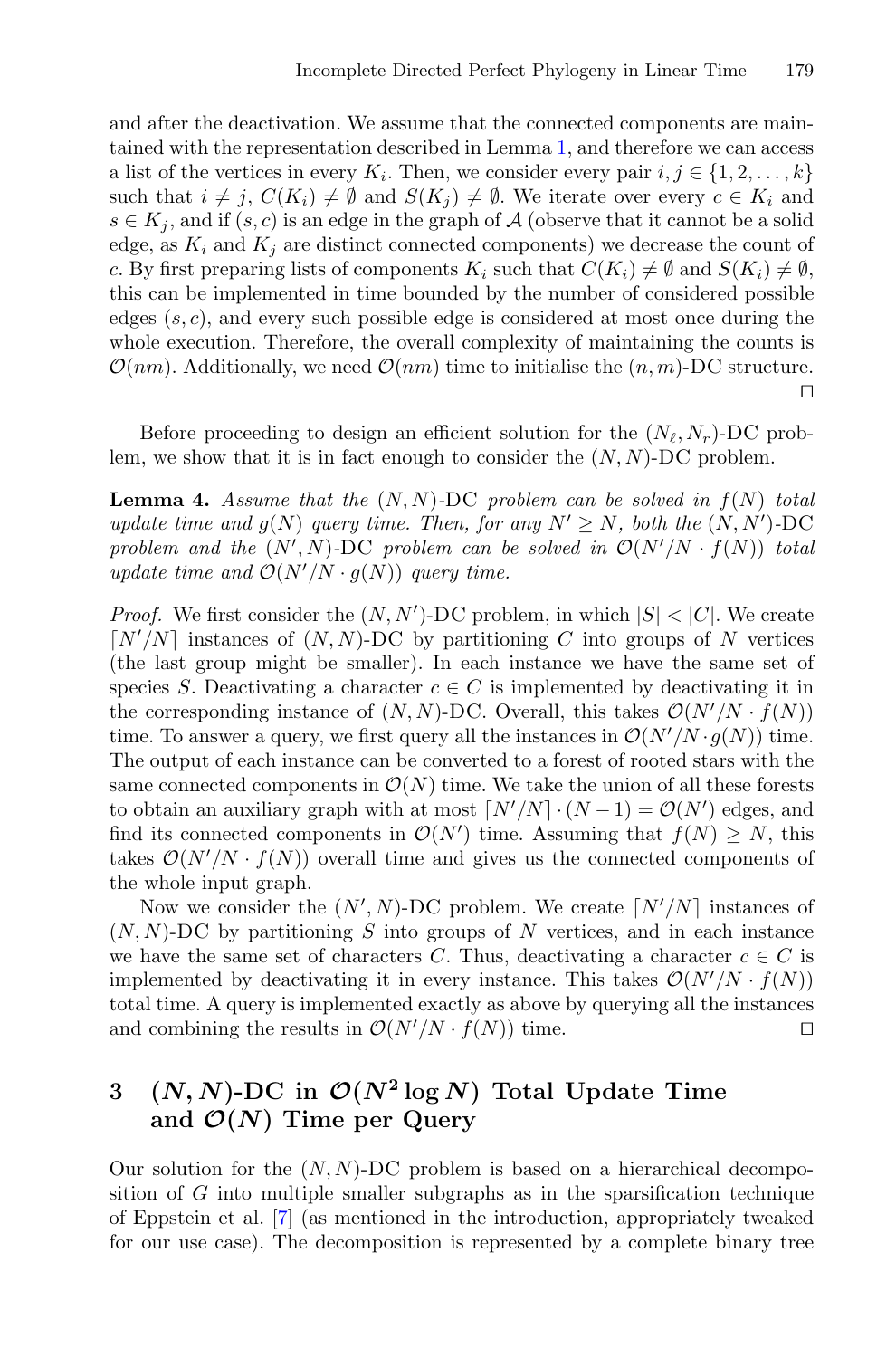

<span id="page-8-0"></span>**Fig. 1.** The decomposition tree of *K*4*,*4.

 $DT(G)$  of depth log N. We identify the leaves of  $DT(G)$  with the characters C. Each node v corresponds to the set of characters  $C_v$  identified with the leaves in the subtree of v, and is responsible for the subgraph  $G_v$  of G induced by  $C_v$ and the whole set of species  $S$ . Thus, the root is responsible for the whole  $G$ , see Fig. [1.](#page-8-0) Each node v maintains  $cc(v)$ , the connected components of  $G_v$  repre-sented as per Lemma [1.](#page-5-0) We stress that, while  $cc(v)$  is explicitly maintained, we do not explicitly store  $G_v$  at every node v. Given G, the preprocessing required to construct  $DT(G)$  together with  $cc(v)$  for every node v takes  $O(N^2)$  time by the following argument. First, we construct  $cc(G_c)$  for every leaf c. This can be done in  $\mathcal{O}(N)$  time per leaf by simply iterating the neighbours of c in G. We then proceed bottom-up and compute  $\mathbf{c}(\nu)$  for every inner node v in  $\mathcal{O}(N)$  time using the following lemma.

<span id="page-8-1"></span>**Lemma 5.** Let v be an inner node of  $DT(G)$ , and  $v_{\ell}, v_r$  be its children. Given  $cc(v_\ell)$  *and*  $cc(v_r)$  *we can compute*  $cc(v)$  *in*  $O(N)$  *time.* 

*Proof.* We construct the forests of rooted stars representing the connected components of  $cc(v_\ell)$  and  $cc(v_r)$  in  $\mathcal{O}(N)$  time and take their union. Then we find the connected components of this union in  $\mathcal{O}(N)$  time and save them as  $cc(v)$ .  $\mathsf{cc}(v).$ 

We proceed to explain how to solve the  $(N, N)$ -DC problem in  $\mathcal{O}(N \log N)$ time per update and  $\mathcal{O}(N)$  time per query. The query simply returns  $cc(r)$ , where r is the root of  $DT(G)$ . The update is implemented as follows. Deactivating a character c possibly affects  $cc(v)$  for all ancestors v of leaf c. In particular,  $cc(c)$ becomes a collection of isolated vertices and can be recomputed in  $\mathcal{O}(1+|S|)$  =  $\mathcal{O}(N)$  time. We iterate over all ancestors v, starting from the parent of c. For each such v, let  $v_{\ell}$  and  $v_r$  be its left and right child, respectively. We can assume that  $cc(v_\ell)$  and  $cc(v_r)$  have been already correctly updated. We compute  $cc(v)$ from  $\mathsf{cc}(v_\ell)$  and  $\mathsf{cc}(v_r)$  by applying Lemma [5](#page-8-1) in  $\mathcal{O}(N)$  time. When summed over all the ancestors, the update time becomes  $\mathcal{O}(N \log N)$ , so  $\mathcal{O}(N^2 \log N)$  over all deactivations. By Lemmas [3](#page-6-0) and [4,](#page-7-1) this implies that, given an incomplete matrix  $\mathcal{A}_{n \times m}$ , the IDPP problem can be solved in time  $\mathcal{O}(nm \log(\min\{n, m\}))$  without using any dynamic connectivity data structure as a blackbox.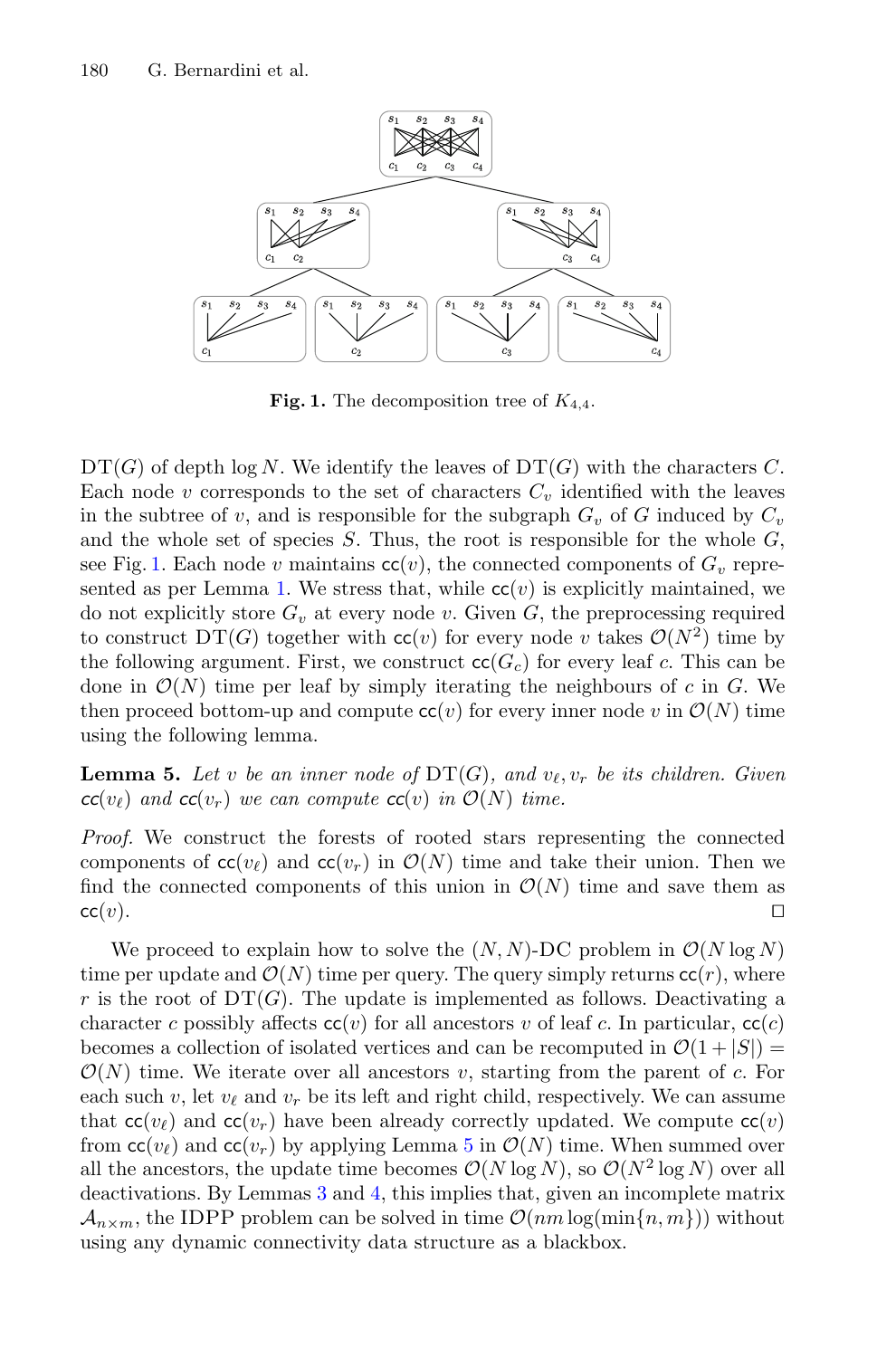

<span id="page-9-1"></span>**Fig. 2.** After having removed *c* from *K* to obtain  $K_1, K_2, \ldots, K_k$ , we want to remove *c* from *L*.

### <span id="page-9-0"></span>**4**  $(N, N)$ -DC in  $\mathcal{O}(N^2)$  Total Update Time and  $\mathcal{O}(N)$ **Time per Query**

Our faster solution is also based on a hierarchical decomposition  $DT(G)$  of G. As before, every node v stores  $cc(v)$ , so a query simply returns  $cc(r)$ . The difference is in implementing an update. We observe that, if for some ancestor  $v$  of a leaf  $c$ the only change to  $cc(v)$  is removing c from its connected component, then this also holds for all the subsequent ancestors, and therefore each of them can be updated in constant time. This suggests that we should try to amortise the cost of an update with the progress in splitting  $cc(v)$  into smaller components.

We will need to compare the situation before and after an update, and so we introduce the following notation. A node v of  $DT(G)$  is responsible for the subgraph  $G_v$  before the update and for the subgraph  $G'_v$  after the update;  $\mathsf{cc}(v)$ and  $cc'(v)$  denote the connected components of  $G_v$  and  $G'_v$ , respectively. The crucial observation is that  $cc'(v)$  is obtained from  $cc(v)$  by removing c from its connected component and, possibly, splitting this connected component into multiple smaller ones, while leaving the others intact.

Deactivating a character c begins with updating naively  $\mathbf{c}(\mathbf{c})$  in  $\mathcal{O}(N)$  time. Then we iterate over the ancestors of c in  $DT(G)$ . Let  $v_{i+1}$  be the currently considered ancestor,  $v_i$  the ancestor considered in the previous iteration, and  $u_i$ be the other child of  $v_{i+1}$  (sibling of  $v_i$ ). Let the component of  $G_{v_i}$  containing c be K. As observed above, the components of  $G'_{v_i}$  are the same as the components of  $G_{v_i}$ , except that K is replaced by possibly multiple components  $K_1, K_2, \ldots, K_k$ , where  $\bigcup_{j=1}^k K_j = K \setminus \{c\}$ . If  $k = 1$  then we trivially remove c from its connected component in every  $G_{v_i}$ , for  $j = i + 1, i + 2, \ldots$  and terminate the update, so we can assume that  $k \geq 2$ . We further assume that, after having updated the components of  $G_{v_i}$ , we obtained a list of pointers to  $K_1, K_2, \ldots, K_k$ . Let L be the connected component of c in  $G_{v_{i+1}}$ , with  $K \subseteq L$  because the subgraphs are monotone with respect to inclusion on any leaf-to-root path. Now the goal is to transform  $G_{v_{i+1}}$  into  $G'_{v_{i+1}}$ , to update its components (using  $\mathsf{cc}'(v_i)$ ) and  $cc(u_i)$ , and additionally to obtain a list of pointers to the components obtained by splitting  $L$ . See Fig. [2](#page-9-1) for an illustration.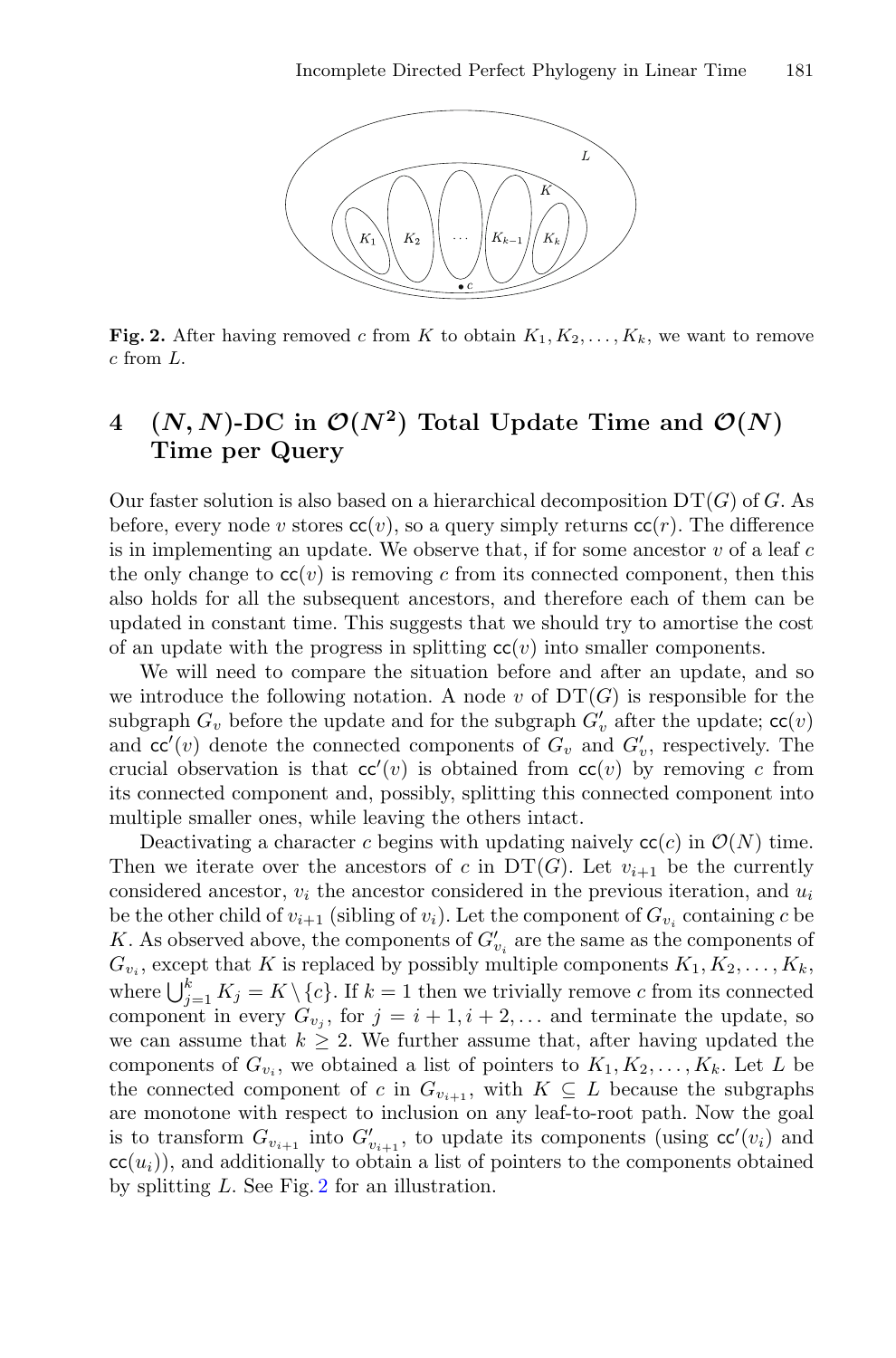

<span id="page-10-0"></span>**Fig. 3.** The auxiliary graph implicitly constructed for a node  $v_{i+1}$  after deactivating  $c_8$ . Black edges are used for the star forest of  $v_i$ , grey edges for the star forest of  $u_i$ ; an inner circle identifies the central vertices.  $K_1$  is the component of  $c_9$ ;  $c_7$  is the next vertex to be considered in the visit, and it will eventually become red.

We start by initialising  $G'_{v_{i+1}}$  to be  $G_{v_{i+1}}$ , and by removing c from L. As in the proof of Lemma [5,](#page-8-1) we will use an auxiliary graph consisting of the union of two star forests representing the connected components of  $G'_{v_i}$  and  $G_{u_i}$ , respectively. However, instead of explicitly constructing them, we simulate access to the adjacency lists of every vertex in both forests using  $cc'(v_i)$  and  $cc(u_i)$ , as per Lemma [2.](#page-5-1) In turn, this allows us to simulate access to the adjacency list of every vertex in the auxiliary graph. See Fig. [3](#page-10-0) for an example of the auxiliary graph.

By renaming the components we can assume that  $|K_1|\geq |K_2|, |K_3|,\ldots, |K_k|$ . In order to determine the new connected components after the removal of  $c$ , we will visit the vertices of  $L$ : when doing so, we will use different colours to represent vertices whose new connected component contains  $K_1$  (red), vertices whose new component is different from the one of  $K_1$  (black) and vertices whose new component is still unknown (white). Initially, the vertices of  $K_1$  are red and all of the other vertices of the auxiliary graph are white. This initialisation is done implicitly, meaning that we will assume that all the vertices of  $K_1$  are red and the rest are white without explicitly assigning the colours; whenever retrieving the colour of a vertex u, we first check if  $u \in K_1$ , and if so assume that it is red. This allows us to implement the initialisation in constant time instead of  $\mathcal{O}(N)$  time. We will perform the visit of L by running the following search procedure from an arbitrarily chosen vertex of each  $K_i$ , for  $j = 2, 3, \ldots, k$ .

The search procedure run from a vertex  $x$  first checks if  $x$  is white, and immediately terminates otherwise. Then, it starts visiting the vertices of the connected component of  $x$  in the auxiliary graph: at any moment, each vertex in such component is either white or red. As soon as the search encounters a red vertex, it is terminated and all the vertices visited in the current invocation are explicitly coloured red. Otherwise, the procedure has identified a new connected component K' of  $G'_{v_{i+1}}$ . The vertices of K' are removed from L, all vertices of K' are coloured black in the auxiliary graph, and a new component  $K'$  of  $G'_{v_{i+1}}$ is created in  $\mathcal{O}(|K'|)$  time. See Fig. [3](#page-10-0) for an example.

**Lemma 6.** *The total time spent on all calls to the search procedure in the current iteration is*  $\mathcal{O}(|L|-|K_1|)$ *.*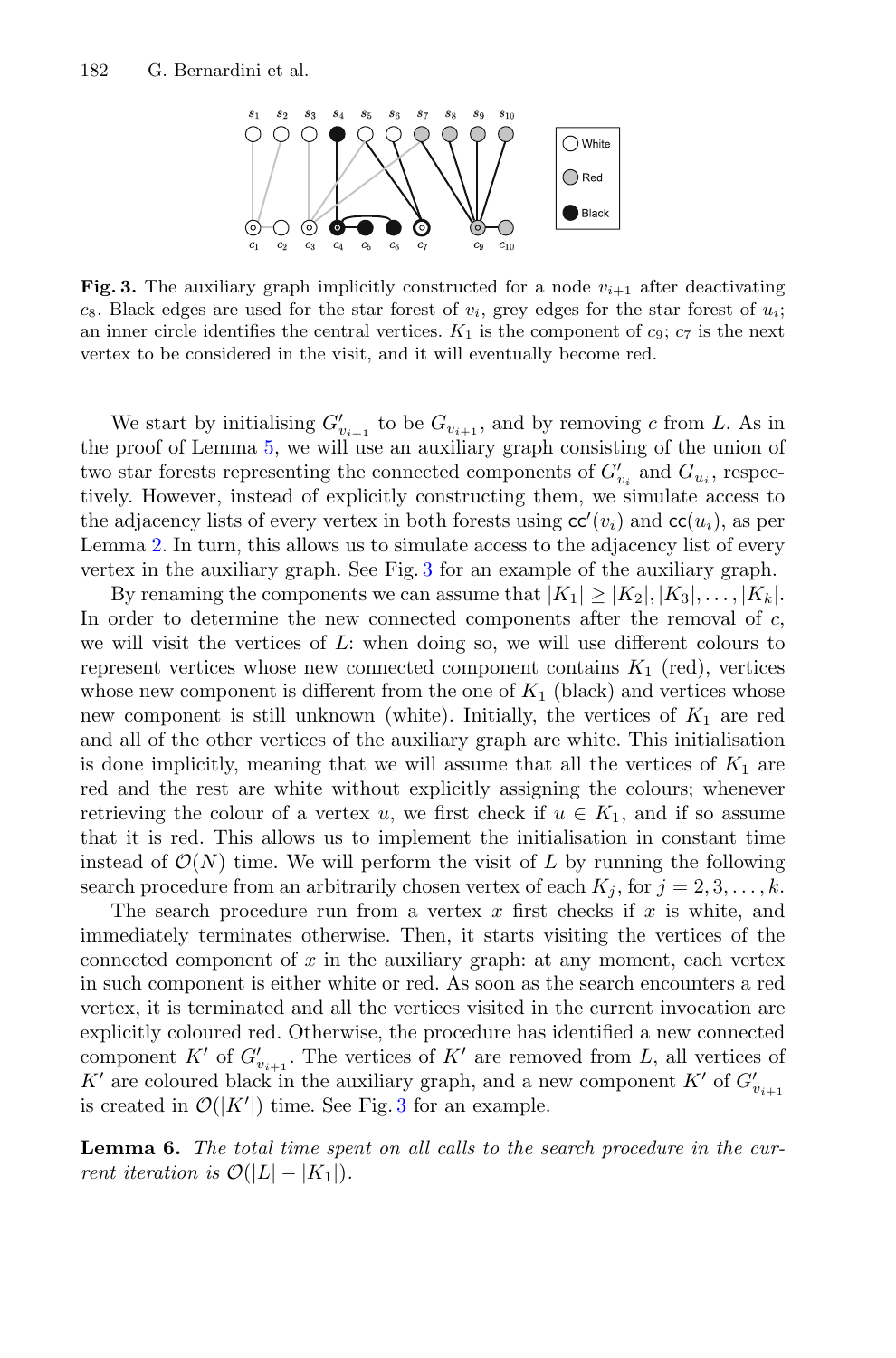*Proof.* All vertices visited in the current iteration belong to L. The search is terminated as soon as we encounter a red vertex, and all vertices of  $K_1$  are red from the beginning. Therefore, each run of the search procedure encounters at most one vertex of  $K_1$ , and we can account for traversing the edge leading to this vertex separately paying  $\mathcal{O}(k-1) = \mathcal{O}(|L|-|K_1|)$  overall. It remains to bound the number of all other traversed edges. This is enough to bound the overall time of the traversal, because every edge is traversed at most twice, and the number of visited isolated vertices is at most  $k - 1 = \mathcal{O}(|L| - |K_1|)$ .

For any other edge  $e = \{u, v\}$ , we have  $u, v \in L$  but  $u, v \notin K_1$ . These edges can be partitioned into two forests, depending on whether they originate from  $cc'(v_i)$  or  $cc(u_i)$ . Consequently, we must analyse the total number of edges in a union of two forests spanning  $L \setminus K_1$ ; but this is of course  $\mathcal{O}(|L|-|K_1|)$ .  $\Box$ 

We now need to analyse the sum of  $|L|-|K_1|$  over all the iterations. Because  $\bigcup_{j=1}^k K_j \subseteq L$ , we can split this expression into two parts:

1.  $L \setminus \bigcup_{j=1}^k K_j$ , 2.  $\sum_{j=2}^{k} |K_j|$ .

Because the sets  $L \setminus \bigcup_{j=1}^{k} K_j$  considered in different iterations are disjoint, the first parts sum up to  $\mathcal{O}(n)$ . It remains to bound the sum of the second parts. This will be done by the following argument. Consider an arbitrary  $G_v$  corresponding to a subgraph induced by all the species and a subset of  $2^d$  characters. Whenever its connected component  $K$  is split into smaller connected components  $K_1, K_2, \ldots, K_k$  after deactivating a character c in the subtree of v, the second part  $\sum_{j=2}^{k} |K_j|$  is distributed among the vertices of  $\bigcup_{j=2}^{k} K_j$ . That is, each vertex of  $\bigcup_{j=2}^{k} K_j$  pays 1. Observe that the size of the connected component containing such a vertex decreases by a factor of at least 2, because  $|K_2|, |K_3|, \ldots, |K_k| \leq |K|/2$ . To bound the sum of second parts, we analyse the total cost paid by all the vertices of  $G_v$  due to deactivating the characters in the subtree of v (recall that in the end all such characters are deactivated).

**Lemma 7.** *The total cost paid by the vertices of*  $G_v$ *, over all*  $2^d$  *deactivations affecting* v, is  $\mathcal{O}(N \cdot d)$ *.* 

*Proof.* We claim that in the whole process there can be at most  $2^{t+1}$  deactivations incurring a cost from  $[N/2^{t+1}, N/2^t)$ . Assume otherwise, then there exists a vertex x charged twice by such deactivations. As a result of the first deactivation, the size of the connected component containing x drops from less than  $N/2<sup>t</sup>$ to below  $N/2^{t+1}$ . Consequently, during the next deactivation that charges x the cost must be smaller than  $N/2^{t+1}$ , a contradiction. As we have  $2^d$  deactivation overall, the total cost can be at most:

$$
\sum_{t=0}^{d} 2^{t+1} \cdot N/2^{t} = \mathcal{O}(N \cdot d)
$$

 $\Box$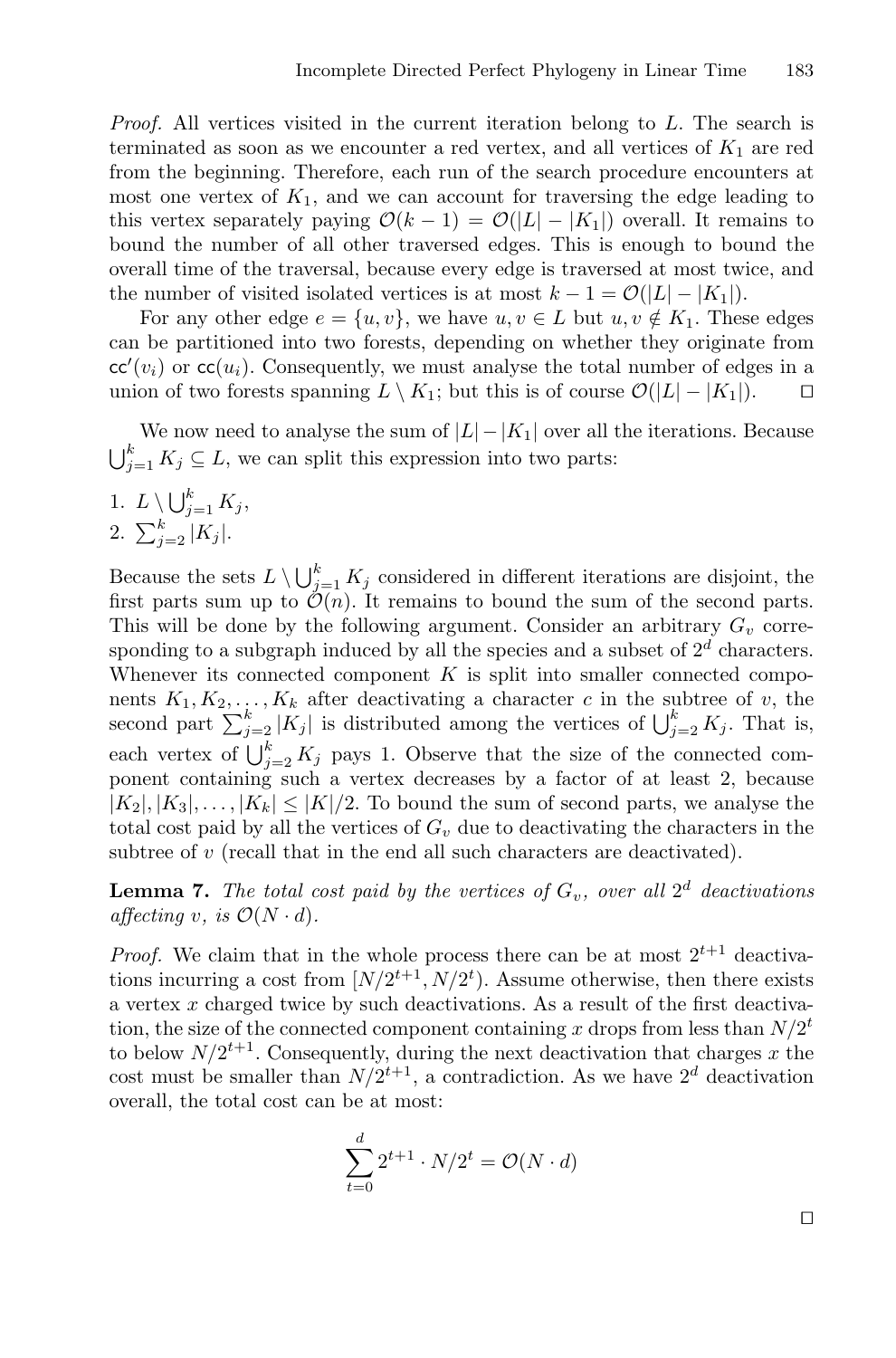There are  $N/2^d$  nodes of DT(G) affected by  $2^d$  deactivations, making the sum of the second parts:

$$
\sum_{d=0}^{\log n} N/2^d \cdot n \cdot d < N^2 \sum_{d=0}^{\infty} d/2^d = \mathcal{O}(N^2).
$$

Overall, the total update time is  $\mathcal{O}(N^2)$ , so by Lemmas [3](#page-6-0) and [4](#page-7-1) we arrive at the main result of this paper.

**Theorem 1.** *Given an incomplete matrix*  $A_{n \times m}$ *, the* IDPP *problem can be solved in time* O(nm)*.*

**Acknowledgements.** This project has received funding from the European Union's Horizon 2020 research and innovation programme under the Marie Skłodowska-Curie grant agreement No 872539. GB was supported by the Netherlands Organisation for Scientific Research (NWO) under project OCENW.GROOT.2019.015 "Optimization for and with Machine Learning (OPTIMAL)".

### **References**

- <span id="page-12-3"></span>1. Bashir, A., Ye, C., Price, A.L., Bafna, V.: Orthologous repeats and mammalian phylogenetic inference. Genome Res. **15**(7), 998–1006 (2005)
- <span id="page-12-1"></span>2. Bodlaender, H.L., Fellows, M.R., Hallett, M.T., Wareham, H.T., Warnow, T.J.: The hardness of perfect phylogeny, feasible register assignment and other problems on thin colored graphs. Theoret. Comput. Sci. **244**(1–2), 167–188 (2000)
- <span id="page-12-5"></span>3. Bonizzoni, P., Braghin, C., Dondi, R., Trucco, G.: The binary perfect phylogeny with persistent characters. Theoret. Comput. Sci. **454**, 51–63 (2012)
- <span id="page-12-6"></span>4. Bonizzoni, P., Ciccolella, S., Della Vedova, G., Soto, M.: Beyond perfect phylogeny: Multisample phylogeny reconstruction via ilp. In: 8th ACM-BCB, pp. 1–10 (2017)
- <span id="page-12-2"></span>5. Camin, J.H., Sokal, R.R.: A method for deducing branching sequences in phylogeny. Evolution, pp. 311–326 (1965)
- <span id="page-12-7"></span>6. El-Kebir, M.: Sphyr: tumor phylogeny estimation from single-cell sequencing data under loss and error. Bioinformatics **34**(17), i671–i679 (2018)
- <span id="page-12-12"></span>7. Eppstein, D., Galil, Z., Italiano, G.F., Nissenzweig, A.: Sparsification-a technique for speeding up dynamic graph algorithms. J. ACM **44**(5), 669–696 (1997)
- <span id="page-12-10"></span>8. Even, S., Shiloach, Y.: An on-line edge-deletion problem. J. ACM **28**(1), 1–4 (1981)
- <span id="page-12-11"></span>9. Fernández-Baca, D., Liu, L.: Tree compatibility, incomplete directed perfect phylogeny, and dynamic graph connectivity: An experimental study. Algorithms **12**(3), 53 (2019)
- <span id="page-12-9"></span>10. Gibb, D., Kapron, B., King, V., Thorn, N.: Dynamic graph connectivity with improved worst case update time and sublinear space. [arXiv:1509.06464](http://arxiv.org/abs/1509.06464) (2015)
- <span id="page-12-0"></span>11. Gusfield, D.: Efficient algorithms for inferring evolutionary trees. Networks **21**(1), 19–28 (1991)
- <span id="page-12-8"></span>12. Gusfield, D.: Persistent phylogeny: a galled-tree and integer linear programming approach. In: 6th ACM-BCB, pp. 443–451 (2015)
- <span id="page-12-4"></span>13. Halperin, E., Karp, R.M.: Perfect phylogeny and haplotype assignment. In: Proceedings of the Eighth Annual International Conference on Resaerch in Computational Molecular Biology, pp. 10–19 (2004)